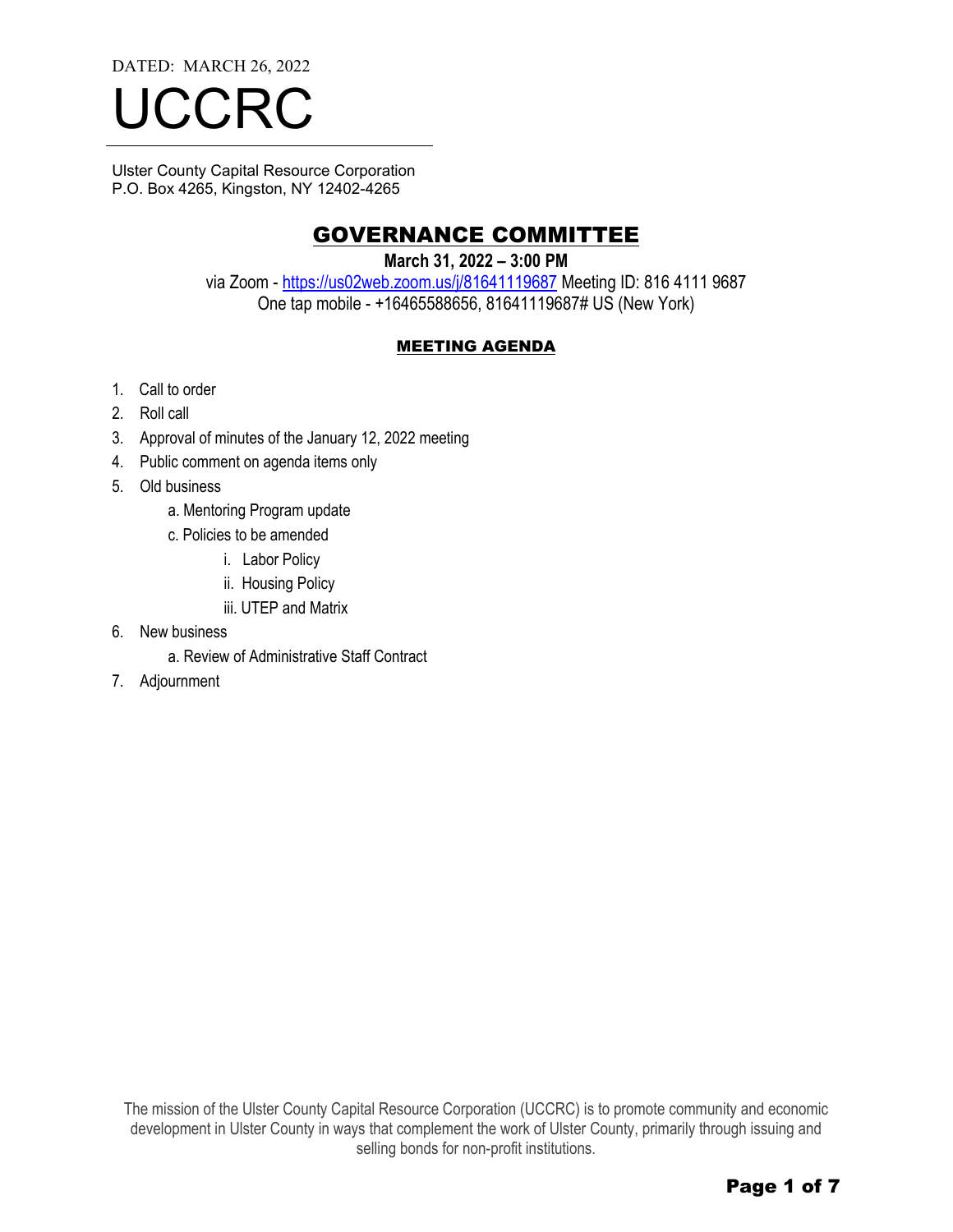# Item 2.

## **Roll Call**

|                                    | <b>Present</b> | <b>Absent</b> |
|------------------------------------|----------------|---------------|
| Michael J. Ham, Committee Chairman |                |               |
| Diane Eynon                        |                |               |
| <b>Richard O. Jones</b>            |                |               |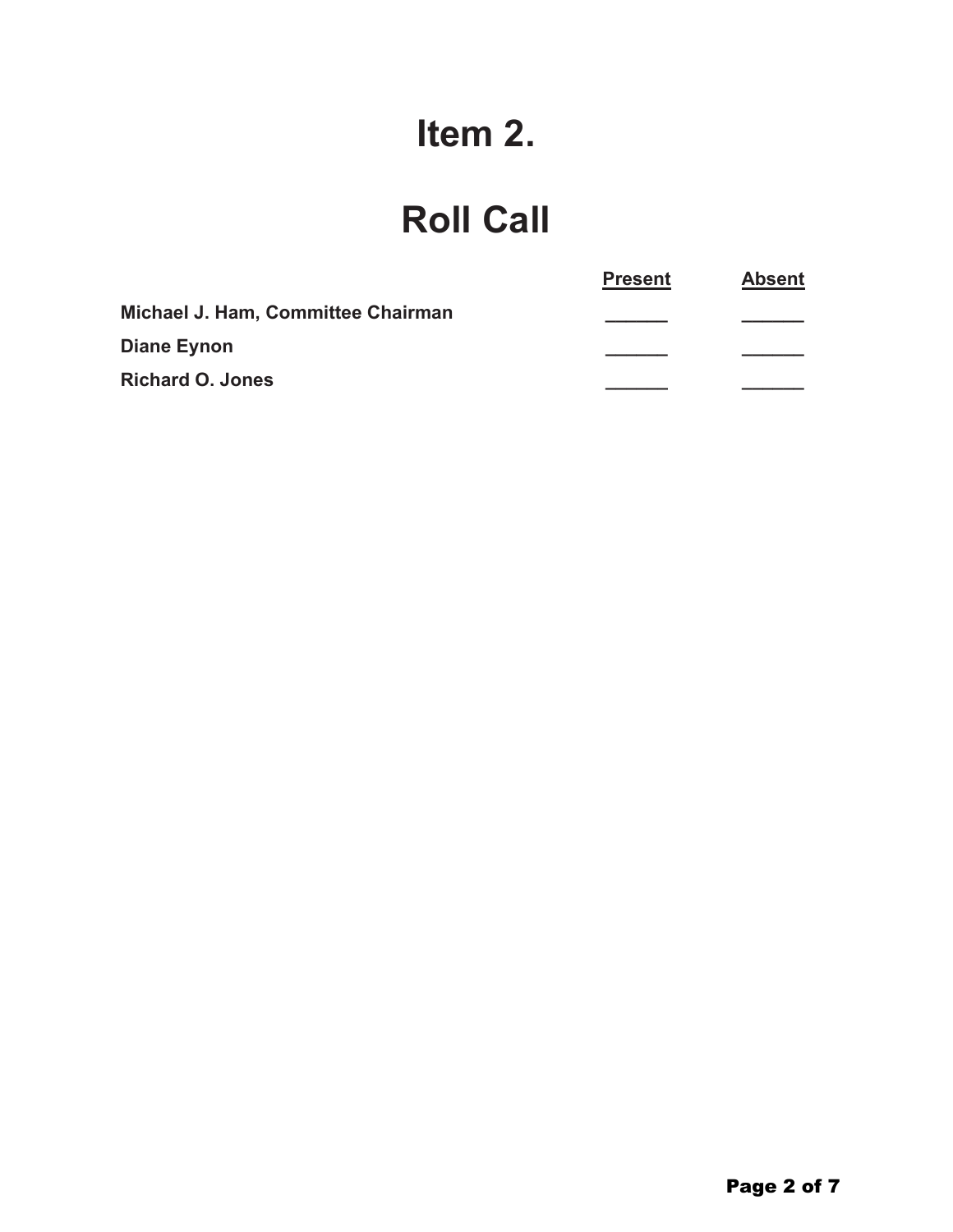DRAFT FOR DISCUSSION PURPOSES ONLY DATED: January 25, 2022



Ulster County Capital Resource Corporation

### ULSTER COUNTY CAPITAL RESOURCE CORPORATION GOVERNANCE COMMITTEE MINUTES January 12, 2022

A meeting of the Governance Committee of the Ulster County Capital Resource Corporation was held on Wednesday January 12, 2022, at 11:00 A.M., immediately following the Governance Committee meeting of the Ulster County Industrial Development Agency via Zoom.

#### **Roll Call:**

The following committee members were present:

Michael J. Ham Committee Chairman Diane Eynon Richard O. Jones

The following committee members were absent with notice:

The following additional Agency members were present:

Additional Attendees: James Malcolm Rose Woodworth

Chief Executive Officer Agency Counsel

A. Joseph Scott

The meeting was called to order at 11:51 A.M. by Committee Chairman Michael J. Ham.

#### **ROLL CALL**

The roll was called, and it was noted that a quorum was present.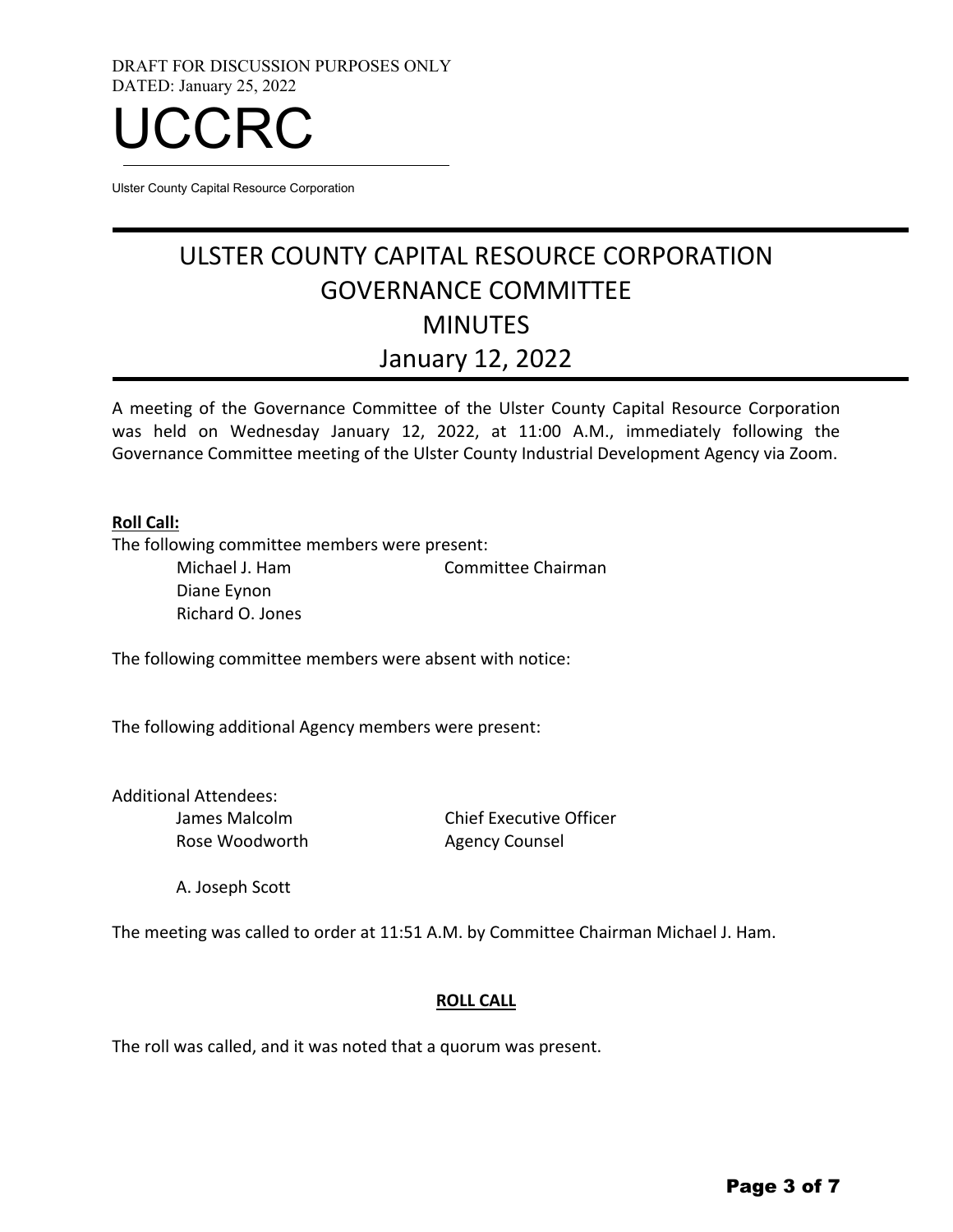#### **APPROVAL OF MINUTES**

The members of the Committee reviewed the draft minutes from the September 1, 2021 meeting.

- **Motion:** Richard O. Jones, seconded by Diane Eynon, moved to approve the minutes of the September 1, 2021 Governance Committee meeting.
- **Vote**: The motion was unanimously adopted (3-0).

#### **PUBLIC COMMENT ON AGENDA ITEMS ONLY**

Legislator Phil Erner confirmed that the same board heads both the IDA and CRC Governance meetings.

CEO Rose Woodworth shared her screen to show the agenda.

#### **OLD BUSINESS**

#### **Mentoring Program Update**

Same as discussed in the Industrial Development Agency's meeting.

- **Motion:** Richard O. Jones, seconded by Diane Eynon, moved to reflect the same changes as discussed in the Industrial Development Agency's meeting.
- **Vote**: The motion was unanimously adopted (3-0).

#### **Policies to Be Created**

#### **UCIDA Fees Shared with UCCRC**

Same as discussed in the Industrial Development Agency's meeting. The Agency's attorney is working on a policy and will report back when ready.

**Motion:** Richard O. Jones, seconded by Diane Eynon, made a motion to have the Agency's attorney is work on a policy and report back when he is ready.

**Vote**: The motion was unanimously adopted (3‐0).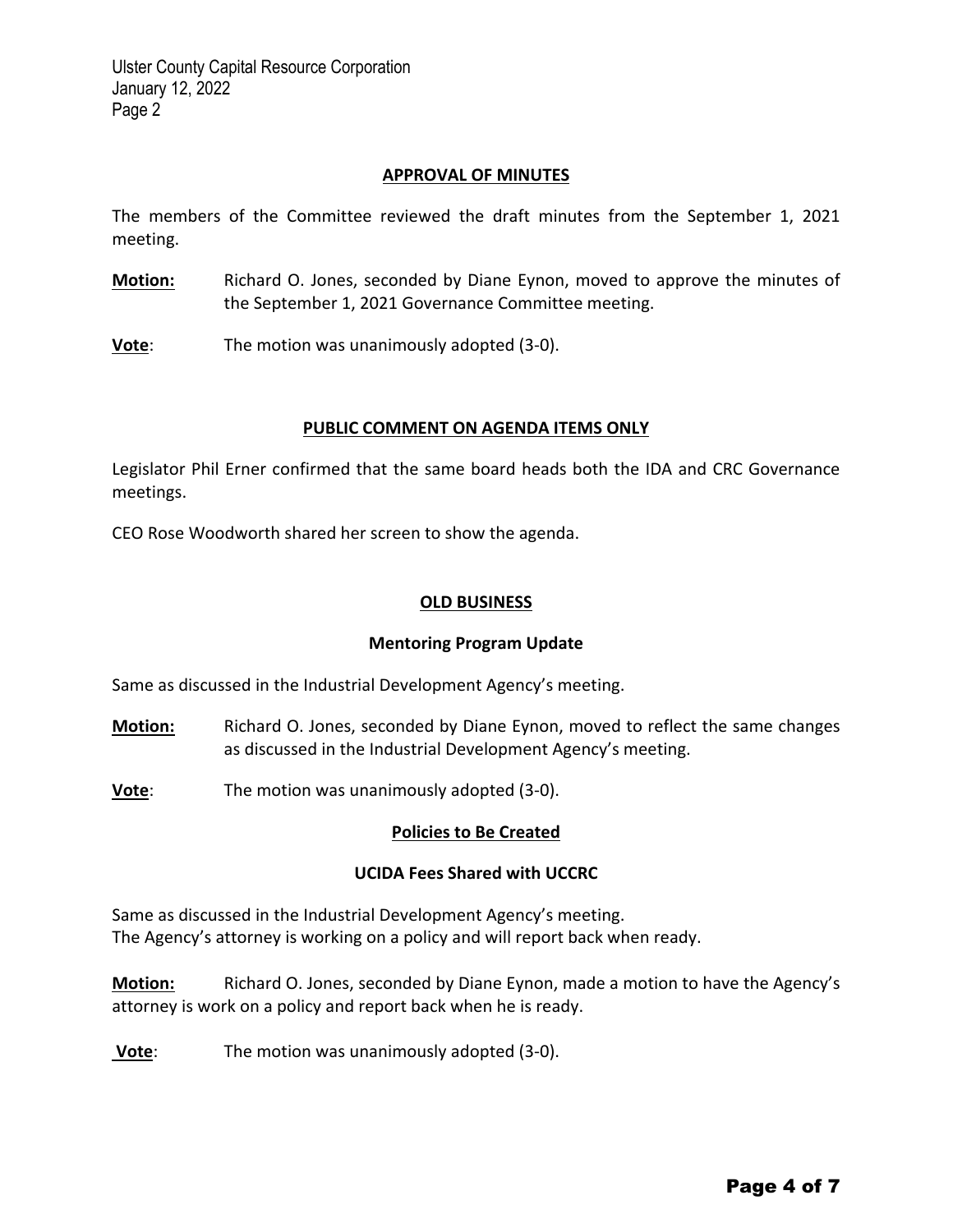#### **Policies to Be Amended**

#### **Procurement Policy (NDA and RFP), Compensation Policy (site visits), & Labor Policy**

- **Motion:** Richard O. Jones, seconded by Diane Eynon, made a motion to make the same changes to the Procurement, Compensation, and Labor Policies as were done in the IDA meeting.
- **Motion**: Richard O. Jones, seconded by Michael J. Ham, made a motion to table the remaining agenda items until the next meeting.
- **Vote**: The motion was unanimously adopted (3‐0).

#### **ADJOURNMENT**

- **Motion**: Richard O. Jones, seconded by Diane Eynon, moved to adjourn the meeting.
- **Vote**: The motion was unanimously adopted (3-0).

The meeting was adjourned at 11:59 A.M.

Respectfully submitted,

Michael J. Ham, Committee Chair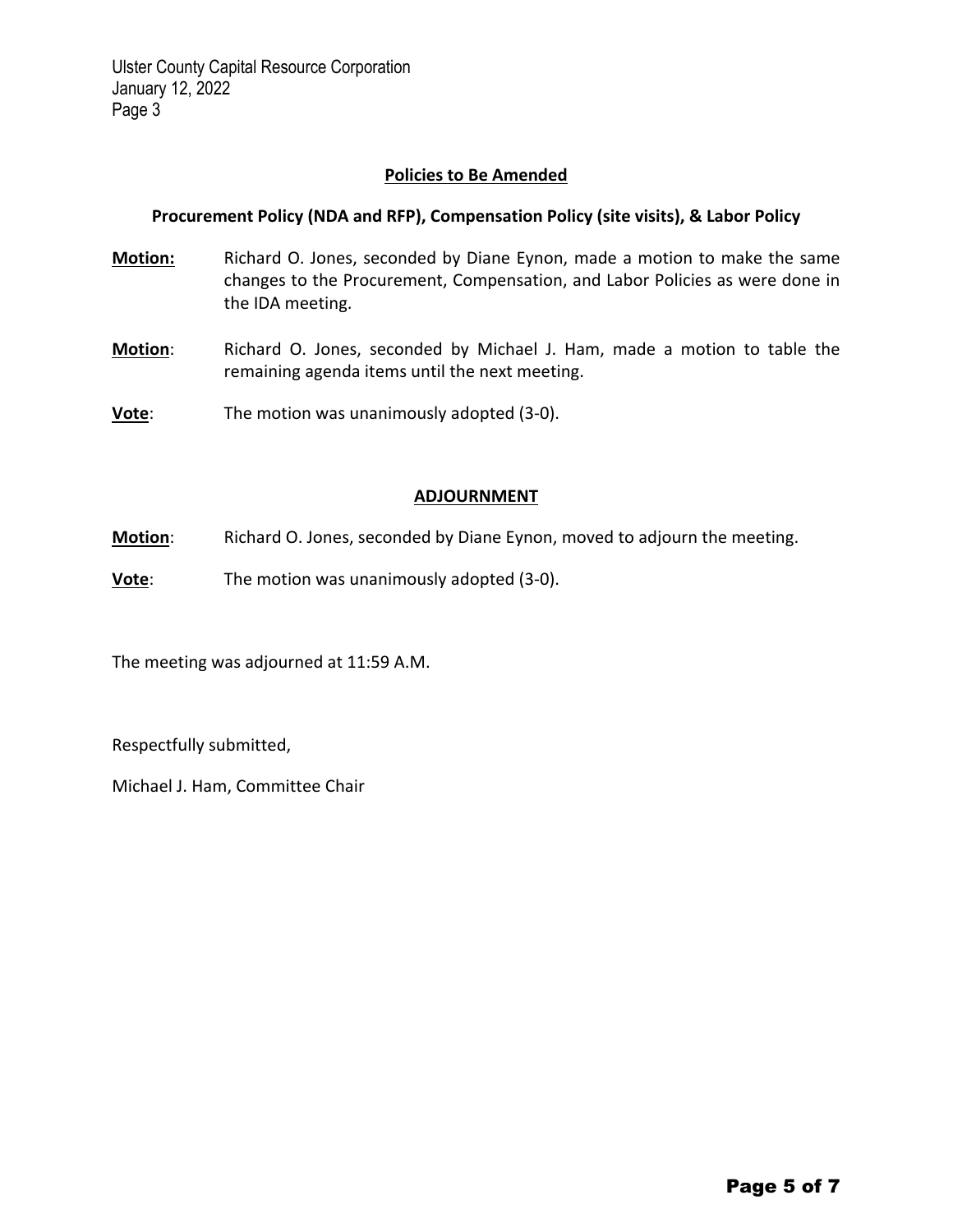# UCCRC

Ulster County Capital Resource Corporation

## HOUSING PROJECTS POLICY

#### **SECTION 1. PURPOSE AND AUTHORITY**.

The purpose of this Part is to describe the policy of the Ulster County Capital Resource Corporation (the "Corporation") with respect to providing "financial assistance" (as defined under the Act) to housing projects. Pursuant to the provisions of Section 1411 of the New York State Not-For-Profit Corporation Law (the "NFPCL"), the Corporation is empowered to take steps to relieve and reduce unemployment, promote and provide for additional and maximum employment, better and maintain job opportunities, instruct, or train individuals to improve or develop their capabilities for such jobs, carry on scientific research for the purpose of aiding a community or geographical area by attracting new industry to the community or area or by encouraging the development of, or retention of, an industry in the community or area, lessening the burdens of government and acting in the public interest.

#### **SECTION 2. HOUSING PROJECTS.**

(A) The Corporation will only consider the granting of any "financial assistance" (as defined under the Act) for following projects that provide housing:

(1) a project that satisfies the definition of a continuing care retirement community project under Section 859-b of the Act; or

(2) a project by an industrial, manufacturing, warehousing, commercial, research and recreation facility (as defined in the Act) that provides workforce housing for its employees.

(B) For purposes of determining whether a particular proposed housing project qualifies for "financial assistance" by the Agency under the policy, the local or New York State zoning designation of the proposed project or the project site shall not be taken into account.1

<sup>1</sup> For example, if a proposed housing project is designated as a "commercial" facility under the local municipality's zoning code, such designation shall not be considered by the Corporation, nor shall it be dispositive, in its determination of the qualification of the proposed project for "financial assistance" under this policy.